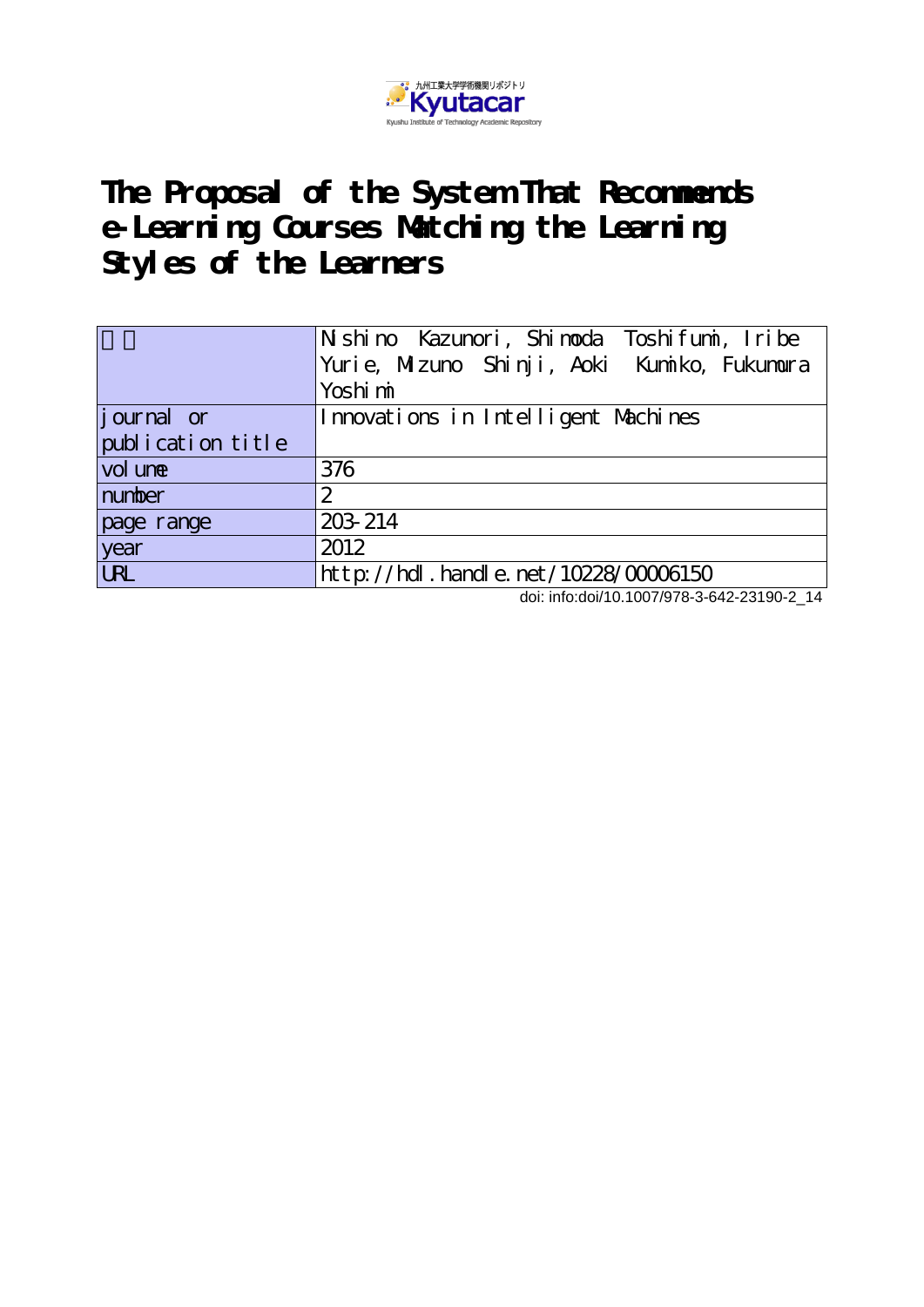## **The Proposal of the System that Recommends e-Learning Courses Matching the Learning Styles of the Learners**

Kazunori Nishino<sup>1</sup>, Toshifumi Shimoda<sup>2</sup>, Yurie Iribe<sup>3</sup>, Shinji Mizuno<sup>4</sup>, Kumiko Aoki<sup>5</sup>, Yoshimi Fukumura<sup>6</sup>,

<sup>1</sup> Kyushu Institute of Technology, Faculty of Computer Science and Systems Engineering,

680-4 Kawazu, Iizuka, Fukuoka, 820-8502 Japan 1 <sup>1</sup> nishino@lai.kyutech.ac.jp, <sup>2</sup> shimoda@smile.kyutech.ac.jp, <sup>3</sup> iribe@imc.tut.ac.jp, <sup>4</sup> s\_mizuno@aitech.ac.jp, <sup>5</sup> kaoki@code u-air ac in <sup>6</sup> fukumura@oberon nagaokaut ac.jp kaoki@code.u-air.ac.jp, 6 fukumura@oberon.nagaokaut.ac.jp

**Abstract.** In providing e-learning, it is desirable to build an environment that is suitable to the student's learning style. In this study, using the questionnaire to measure the student's preferences for asynchronous learning and the use of ICT in learning that has been develoed by authors, the relationship between the learning preferences of a student that have been measured before and after the course and his or her adaptability to the course is explored. The result of multiple regression analyses, excluding the changes in learning preferences that may occur duirng the course, shows that a student's learning adaptability can be estimated to some extent based on his/her learning preference measured before the course starts. Based on this result, we propose a system to recommend e-learning courses that are suitable to a student before the student takes the courses.

**Keywords:** e-learning, learning preferences, e-learning adaptability, multiple regression analysis, course recommendation

### **1 Introduction**

E-learning has been widely adopted in vocational training, higher education and life-long learning. In Japan, some higher education institutions have signed agreements to transfer credits earned through e-learning in other institutions. The scale of such credit transfer systems has increased and nowadays students can select courses they want to take among many available courses.

The advancement of information and communication technologies (ICT) allows learning management systems (LMS) with diverse functions to be developed and utilized. The research on instructional design and learning technologies with regards to e-learning has flourished, and now e-learning takes various forms ranging from classes based on textual materials and classes utilizing audio-visual materials such as still images and videos to classes mainly focusing on communications between students and instructors or among students.

E-learning allows student-centered learning in which students themselves, instead of instructors, set the time, place and pace for their study. Therefore, in e-learning it is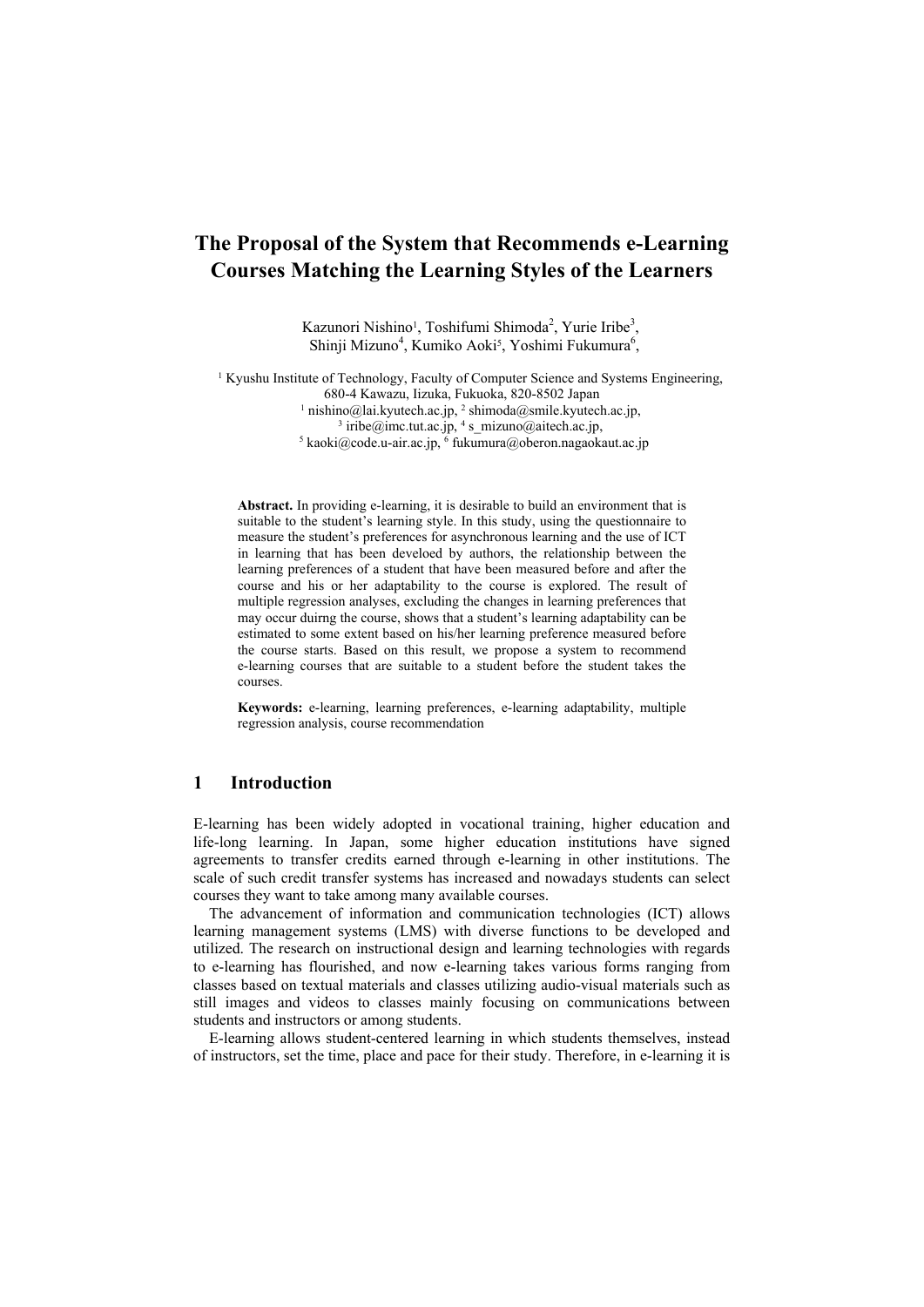desirable to establish a learning environment that matches the learning style of the student. The study proposes a system that suggests appropriate e-learning courses that matches the learning style of a student based on the data about the student's learning preference gathered in advance.

## **2 Flexibility of Learning Styles and Learning Preferences**

#### **2.1 Flexibility of Learning Styles**

The research on learning styles and learning preferences has been prolific in Europe and North America. According to the Learning Skills Research Center (LSRC) in U.K., the number of journal articles on the learning styles and learning preferences has reached more than 3,800. In those articles, 71 different theories and models for learning styles and preferences have been presented. LSRC has selected 13 most prominent theories and models of learning styles and preferences from the 71 theories and models, and further studied the 13 models [1]. LSRC classified the 13 models of learning styles and preferences into five categories from the most susceptible to the least susceptible to environments based on Curry's onion model [2].

Previously some studies were conducted using the Kolb's learning style [3] in developing computer-based training (CBT) [4] and examining the influence of learning styles on the "flow" experience and learning effectiveness in e-learning [5]. Other studies used GEFT (Group Embedded Figure Text) [6] to see the influence of learning styles and learning patterns on learning performance [7] and the instrument developed by Dunn, Dunn and Price [8] to build a system which provides learning environment suitable to the student's learning style [9].

When investigating learning styles and learning preferences in e-learning, how should we consider the "flexibility of learning styles and preferences?" E-learning has the potential to provide "student-centered learning" and tends to be designed based on the pedagogy of providing learning environments according to the students' needs, abilities, preferences and styles rather than providing uniform education without any consideration of individual needs and differences. Therefore, it is meaningful to provide students and teachers with information about the students' adaptability to e-learning courses by using a questionnaire on learning preferences in e-learning. Here we use the term "learning preferences" instead of "learning styles" as the term, "preferences"connotes more flexibility than "styles."

This study looks at learning preferences of students in e-learning courses and determines if their learning preferences regarding asynchronous learning and the use of ICT of a student changes after taking an e-learning course.

#### **2.2 Asynchronous Learning and the Use of ICT**

As e-learning is usually conducted asynchronously, it requires more self-discipline of students in comparison with face-to-face classes. E-learning might be easier for students who want to learn at their own pace to continue and complete a study.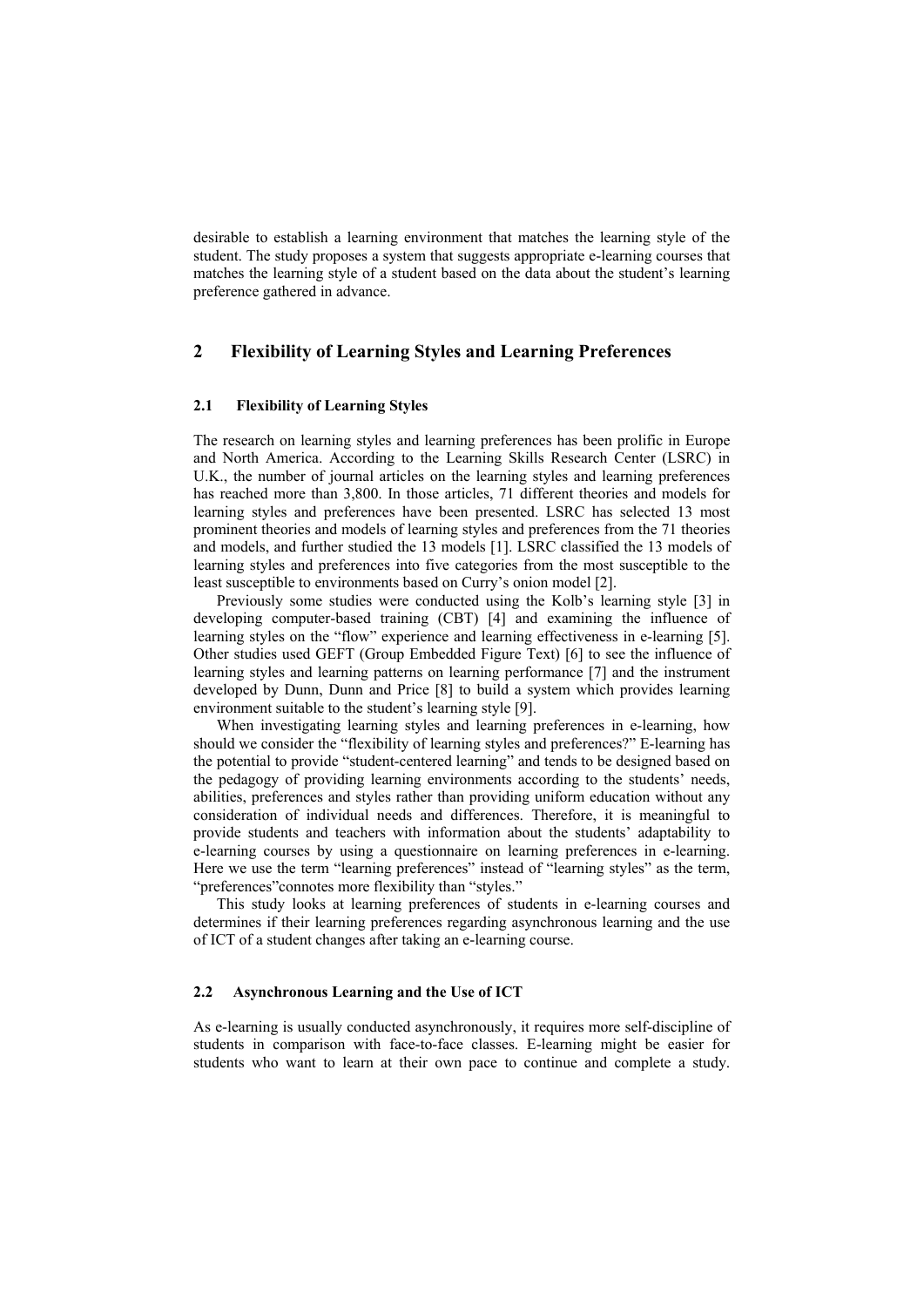However, it can be challenging for those who do not like studying on their own and prefer studying in face-to-face classes.

The use of learning management systems (LMS) can ease the distribution of course materials and the communication among students or between students and teaching staff. Some measures have been taken to help students understand the content of e-learning materials and also to motivate students in studying materials through e-mails sent by teachers and tutors of e-learning courses [10]. However, the use of ICT in e-learning tends to become complex as its functionality increases and may discourage those students who are not familiar with the ICT use.

The use of ICT and asynchronous learning is a typical characteristic of e-learning. However, as it is stated earlier, those who do not like asynchronous learning or the use of ICT may have the tendency to drop out in the middle of e-learning courses. Therefore, it is desirable that students and their teachers know the students' learning preferences and their adaptability of e-learning courses in advance [11].

To investigate the learning preferences in e-learning, we developed learning preference questionnaire items asking preferences in studying, understanding, questioning, and doing homework [12].

This study investigates the change in learning preferences after taking an e-learning course, using the learning preference questionnaire mentioned above. Furthermore, the study confirms through multiple regression analyses the hypothesis that the adaptability to an e-learning course can be estimated before the student's taking the course based on his/her answers to the learning preference questionnaire and proposes a system that recommends e-learning courses suitable to a student based on his/her learning preferences.

## **3 Survey on Learning Preferences and e-Learning Course Adaptability**

#### **3.1 Survey on Learning Preferences**

The survey on learning preferences was administered to those students who enrolled in the eHELP (e-Learning for Higher Education Linkage Project) which is a credit transfer system for e-learning courses offered by multiple member universities in Japan.

In eHELP, students take one to three full online course(s) offered by other institutions in parallel to taking courses offered by their own institution. In taking an e-learning course, a student studies the content which is equivalent to 15 lessons (90-minute per a lesson) face-to-face classes. The majority of e-learning courses offered in eHELP is those in which students study by watching video lectures of instructors while using the downloadable text materials.

This study was conducted from the early December of 2008 to the early January of 2009 when all the e-learning courses were completed. All the items in the questionnaire were asked with the 7-point Likert-type scale; from 1 being "don't agree at all" to 7 "agree strongly," and we obtained valid responses from 53 students. Those responses in which answers to the items were all the same including the reverse coded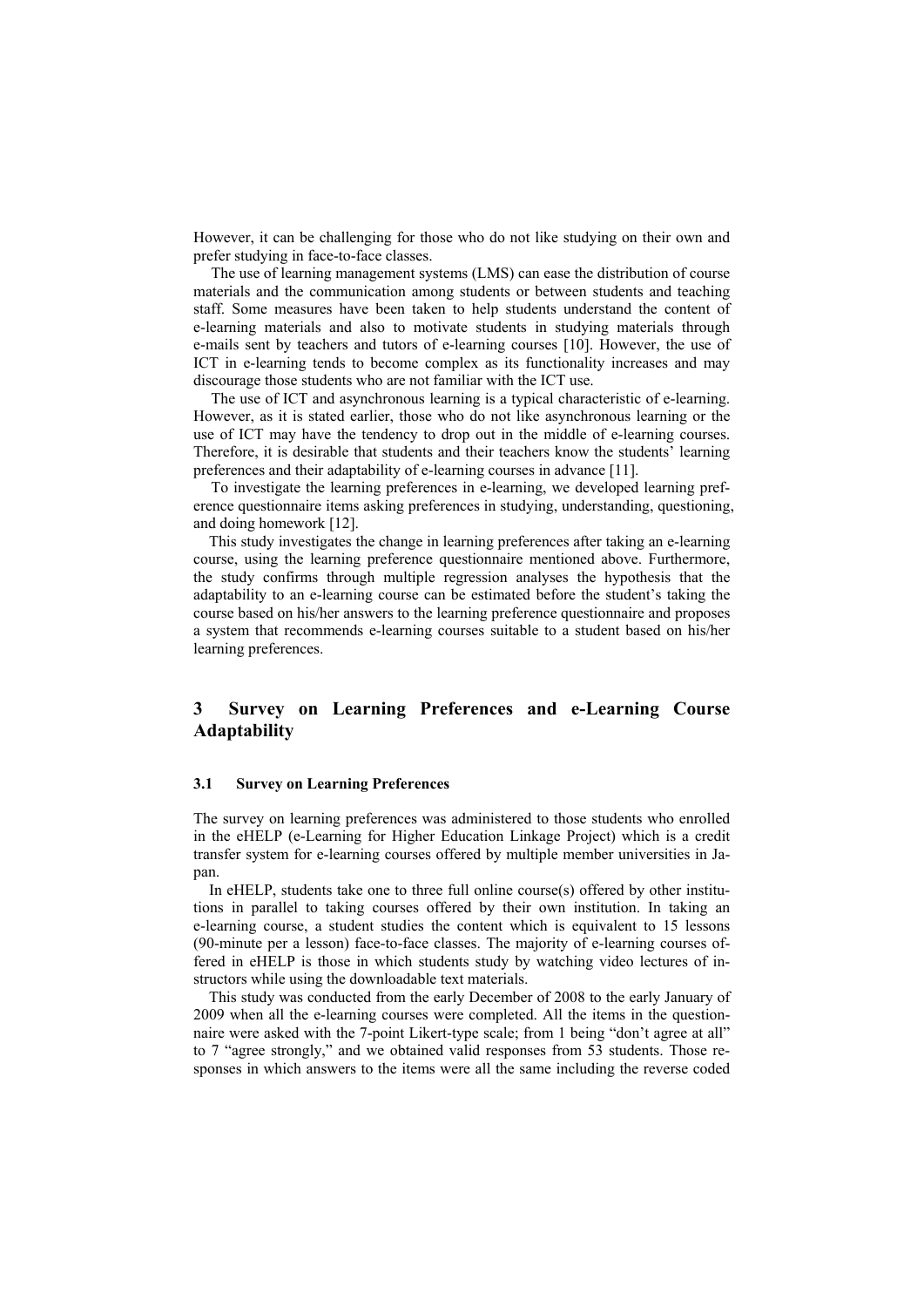items were considered invalid. The questionnaire consists of 40 items asking preferences in studying, understanding, questioning, and doing homework in terms of asynchronous learning and the use of ICT. The questionnaire was made available online and students accessed the questionnaire online.

As the result of the factor analysis [3], we could extract three factors with eigenvalues over .07(see Appendix 1): the factor 1 being "preference for asynchronous learning," the factor 2 "preference for the use of ICTs in learning" and the factor 3 "preference for asynchronous digital communication."

#### **3.2 The survey on e-Learning Course Adaptability**

When the learning preference questionnaire was administered, the questionnaire on e-learning course adaptability was also administered to the students who enrolled in eHELP courses. The items in the questionnaire are shown in the Table 1. The questionnaire consists of 10 items asking psychological aspects of learning such as the level of students' understanding and the level of satisfaction.

The questionnaire (see Table 1) was administered online to the students enrolled in each of the eHELP courses upon their completion of the course (i.e., between December 2008 and January 2009) and 69 completed responses were obtained. All the items in the questionnaire were asked with the 7-point Likert-type scale; from 1 being "don't agree at all" to 7 "agree strongly." The scores for the item (g) and (h) were reverse-coded. The mean score was 4.7. The mean score was calculated for the e-learning course adaptability, the factors 1, 2, and 3 respectively for each student, and the values were used in the subsequent analyses. In addition, the reverse-coded items were recoded to adjust to the other items.

| Item                                                                                             | Mean |
|--------------------------------------------------------------------------------------------------|------|
| (a) The content of this e-learning course is more understandable than regular class<br>contents. | 4.51 |
| (b) The style of learning of this e-learning course is easier to learn than regular<br>classes.  | 4.90 |
| (c) The pace of this e-learning course is more suitable than regular classes.                    | 4.91 |
| (d) This e-learning course is more satisfying than regular classes.                              | 4.36 |
| (e) This e-learning course is more effective than regular classes.                               | 4.35 |
| (f) This e-learning course is more interesting than regular classes.                             | 4.91 |
| (g) This e-learning course makes me more tired than regular classes. (recoded)                   | 4.84 |
| (h) This e-learning course makes me more nervous than regular classes. (recoded)                 | 5.59 |
| (i) This e-learning course brings me more endeavor than regular classes.                         | 4.07 |
| (i) This e-learning course brings me more motivation than regular classes.                       | 4.41 |

**Table 1**. The question items in the e-learning course adaptability questionnaire and the mean scores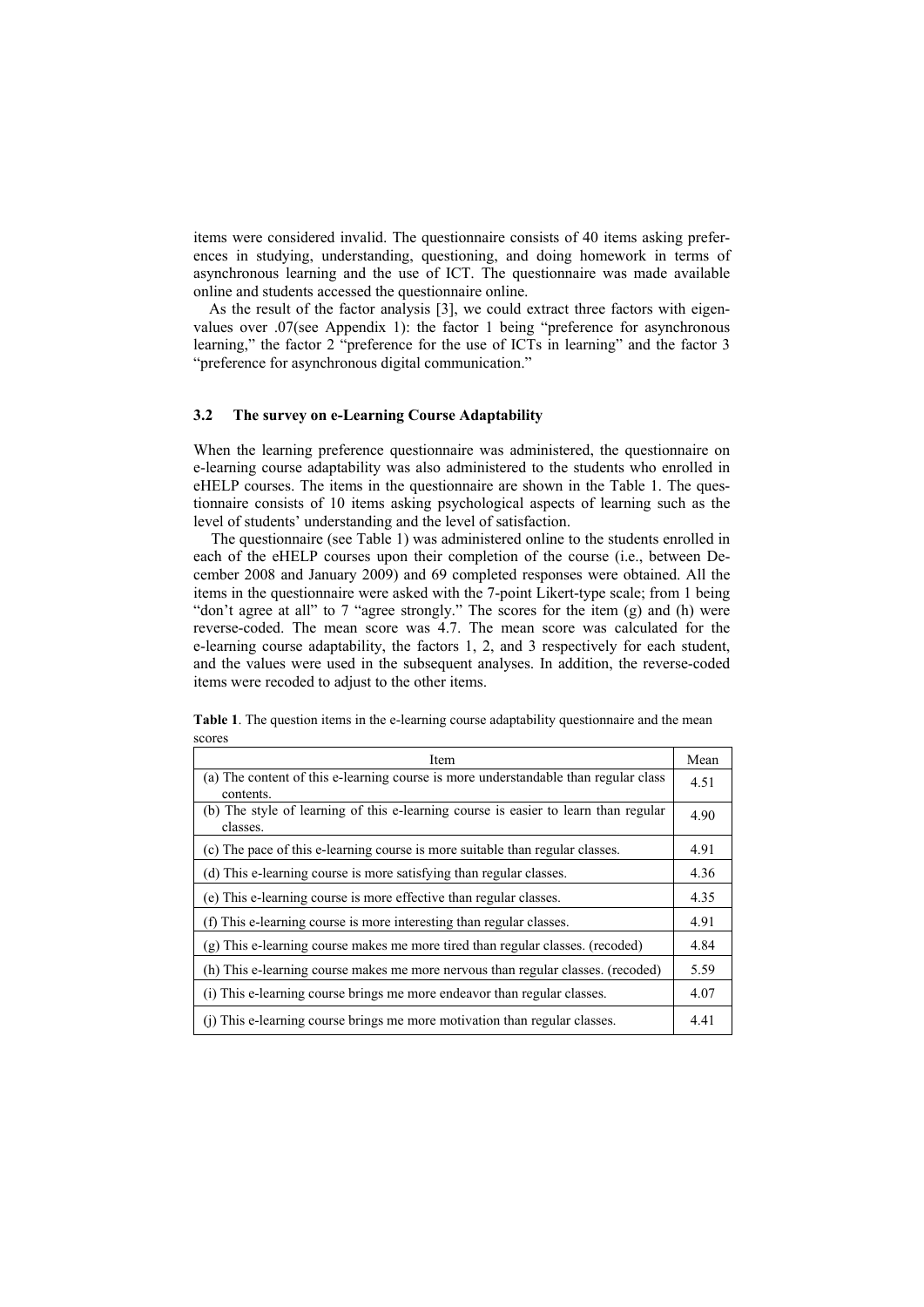#### **3.3 Correlations**

Correlations between the scores of the three learning preference factors and the score for the e-learning course adaptability were analyzed among the 69 respondents who completed both of the two questionnaires. The correlation *r* is shown in Table 2.

A statistically significant ( $p \le 0.01$ ) correlation was seen between the learning preference factor 1 (the preference for asynchronous learning) and the e-learning course adaptability and between the factor 2 (the preference for the use of ICT in learning) and the adaptability. The correlation between the learning preference factor 3 (the preference for asynchronous digital communication) and the e-learning course adaptability is not as high; however, the correlation is statistically significant at the level of p < . 05.

|                         | Factors |             |    |
|-------------------------|---------|-------------|----|
|                         |         |             | n  |
| Adaptability - Factor 1 | 0.53    | ${}_{0.01}$ | 69 |
| Adaptability - Factor 2 | 0.60    | ${}_{0.01}$ | 69 |
| Adaptability - Factor 3 | 0.29    | < 0.05      |    |

**Table 2.** Correlations between the e-leaning course adaptability and the leaning preference

#### **3.4 Multiple Regression Analysis**

In order to further investigate the relationships between the e-learning course adaptability and each of the three factors of learning preferences, a multiple regression analysis was conducted. The results are shown in Table 3.

| <b>Table 3.</b> | The result of a multiple regression analysis |  |  |  |  |
|-----------------|----------------------------------------------|--|--|--|--|
|-----------------|----------------------------------------------|--|--|--|--|

| Variable Name                                                | Regression<br>Coefficient |             |
|--------------------------------------------------------------|---------------------------|-------------|
| Intercept                                                    | 1.82                      | **< $0.001$ |
| Factor 1 (preference for asynchronous learning)              | 0.23                      | $*$ *0.0054 |
| Factor 2(preference for the use of ICT in learning)          | 0.45                      | $**0.0003$  |
| Factor 3 (preference for asynchronous digital communication) | 0.01                      | 0.938       |
| Multiple $R$ -square                                         | 0.43                      | ** $< 0.00$ |

\*\*significant at *p=*0.01 \*significant at *p*=0.05

As shown in Table 3, the regression coefficients of the factor 1 and the factor 2 are relatively high and the p values are less than 0.01. However, as for the factor 3, the regression coefficient is low and its p value is also not significant enough. It can be suspected that the multicollinearity is high between the factor 2 and the factor 3. Therefore, another multiple regression was conducted excluding the factor 3.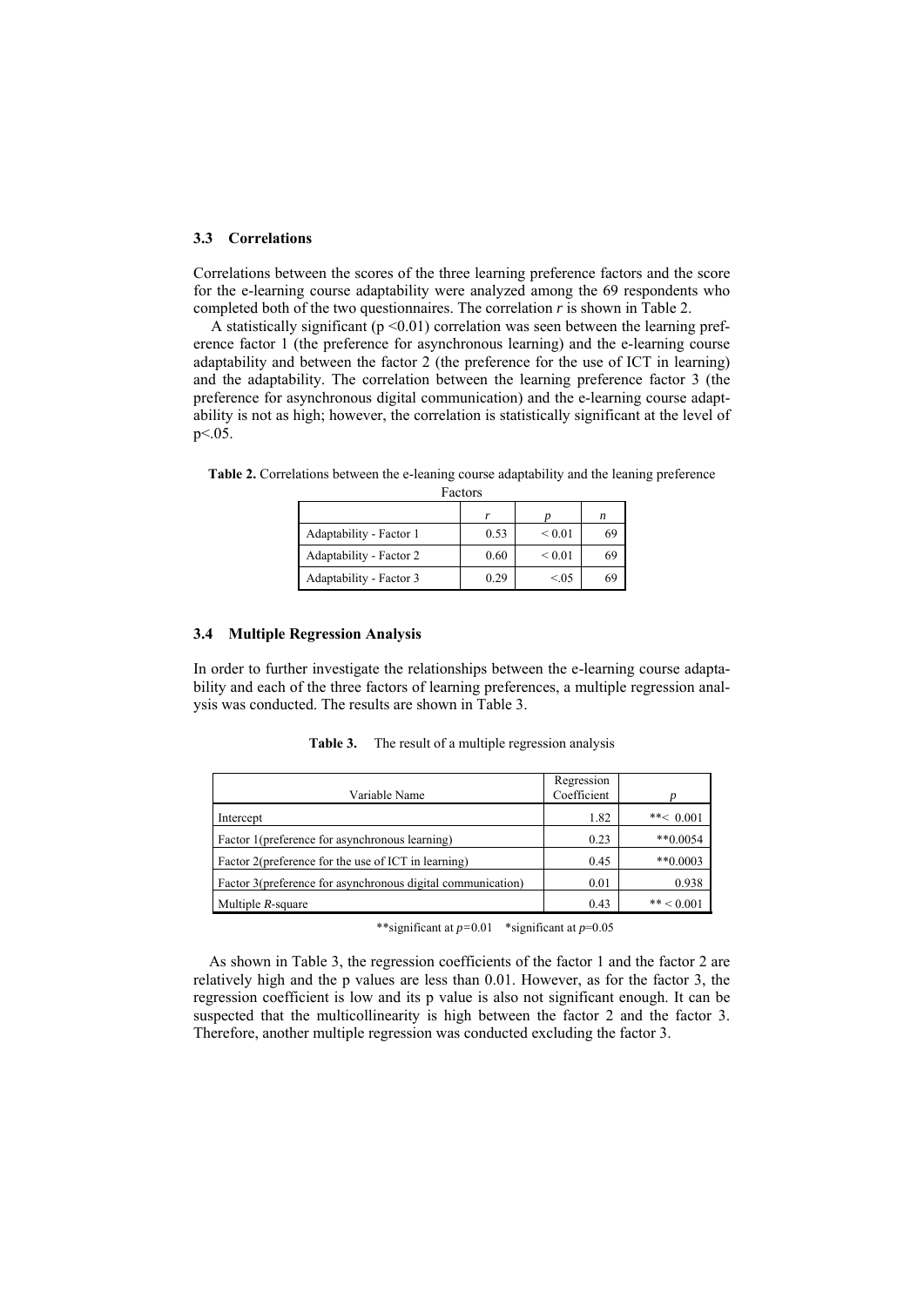As the result, the regression coefficients for the factor 1, the factor 2, and the intercept resulted in 0.23, 0.45, and 1.84 respectively. Therefore, the multiple regression equation was derived as follows,

Adaptability to e-learning courses =  $1.84 + 0.23 \times$  factor  $1 + 0.45 \times$  factor 2 (1)

It is possible to predict the e-learning course adaptability for students in eHELP based on this formula.

#### **4 Estimation of e-Learning Course Adaptability**

#### **4.1 Changes in Learning Preferences**

In order to further investigate the flexibility of learning preferences in e-learning discussed in the section 2, the changes in learning preferences of students before and after taking an e-learning course in the Spring semester (from the early April, 2009, to the early July, 2009) were investigated, using the learning preference questionnaire mentioned previously.

The Figure 1 indicates the changes in learning preferences of 18 students who responded to the questionnaire both at the beginning of the course and at the end of the course. It shows the scores of responses at the beginning of the course deducted from the scores at the end of the course in bar charts. Hence, the vertical axis in the Figure 1 indicates the sum of the differences in scores before and after the course. The white bars on the left side in the Figure 1 (from  $q_1$  to  $q_2$ ) shows the changes in the factor 1 (preference for asynchronous learning) and the black bars on the right side indicates the changes in the factor 2 (preference for the use of ICT). As a whole, the factor 1 got positive scores and the factor got negative scores.



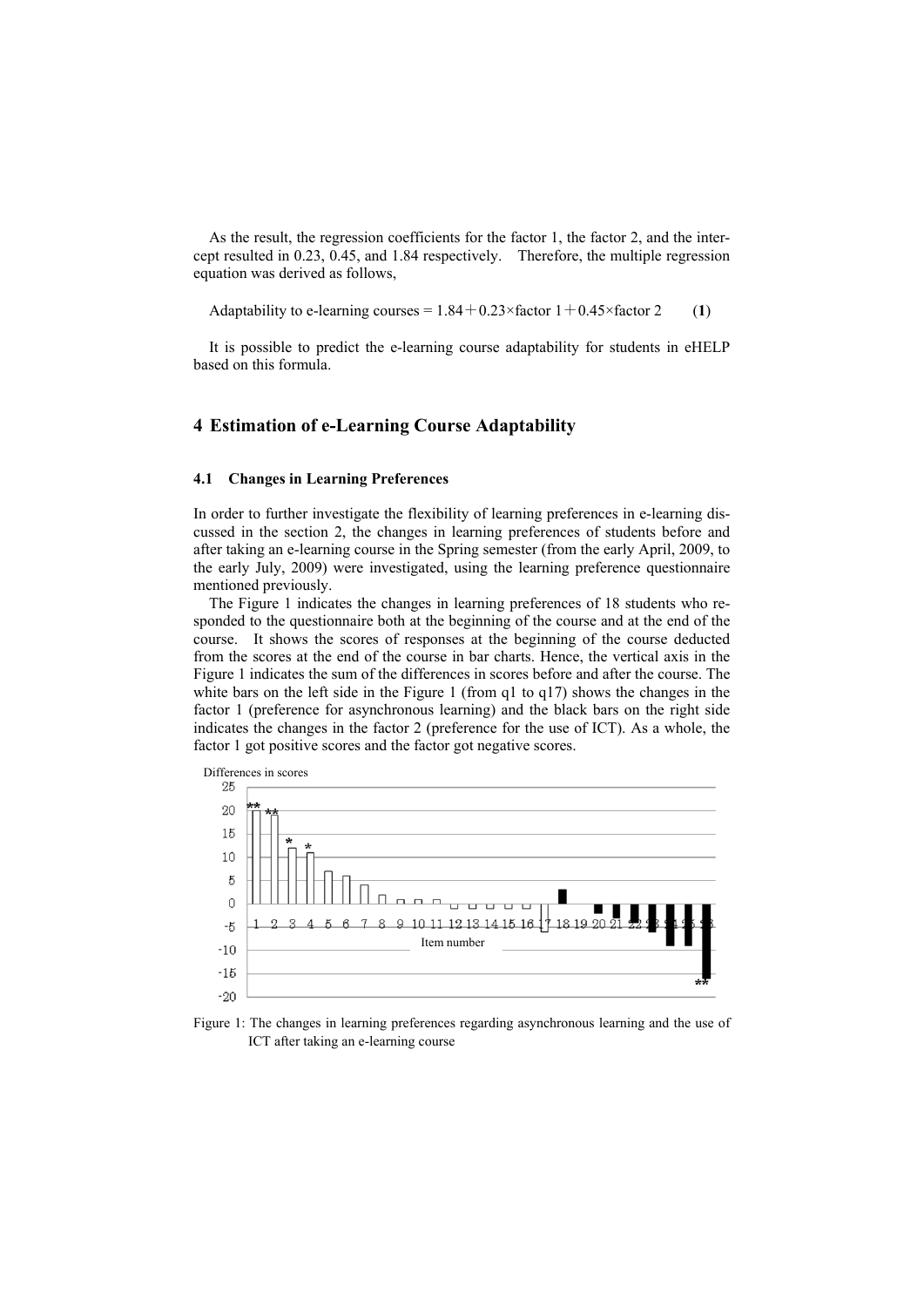The paired sample t-test was conducted to the changes in scores shown in the Figure 1. As a result, q1, q2, and q26 showed significant differences ( $p<0.05$ ) as indicated \*\* in the figure. In addition, the paired sample t-test of scores on q3 and q4 showed significant differences at  $p<0.10$  as indicated  $*$  in the figure. Hence, it has been found that the learning preferences change after taking e-learning courses with regards to the five items indicated above.

By taking e-learning courses, students' preference for asynchronous learning tends to change positively, while their preference for the use of ICT tends to change negatively. Therefore, it has been found that the learning preferences for asynchronous learning and the use of ICT can change in e-learning environments.

#### **4.2 Estimation of e-Learning Course Adaptability through Multiple Regression Analyses**

Applying the scores obtained at the beginning of the course to the multiple regression formula, we attempted to predict the e-learning course adaptability at the end of the course. The Figure 2 shows the correlation between the e-learning course adaptability scores calculated by applying the item scores for the factors 1 and 2 obtained at the beginning of the Spring course and the actual scores obtained at the end of the course  $(n=18)$ . In this case, the correlation coefficient is 0.01, which indicates that the e-learning course adaptability cannot be predicted.

The Figure 3 shows the correlation between the actual scores and the scores calculated using the multiple regression formula without the scores of the five items (from q1 to q4 and q26) that tend to change after experiencing e-learning as discussed in the section 4.1. As the correlation coefficient is 0.65, it can be concluded that there is a significant correlation between the calculated scores and the actual scores.

It shows the possibility of predicting the e-learning course adaptability at the end of the course by using the formula (**1**) discussed in the section 3.4 with the scores excluding those of the learning preference items that may change after taking an e-learning course.



Figure 2: The correlation between the actual scores and the calculated scores of e-learning adaptability using all the items of the factor 1 and 2 (the spring semester)

Figure 3: The correlation between the actual scores and the calculated scores of e-learning adaptability excluding the items that are changeable after taking an e-learning course (the spring semester)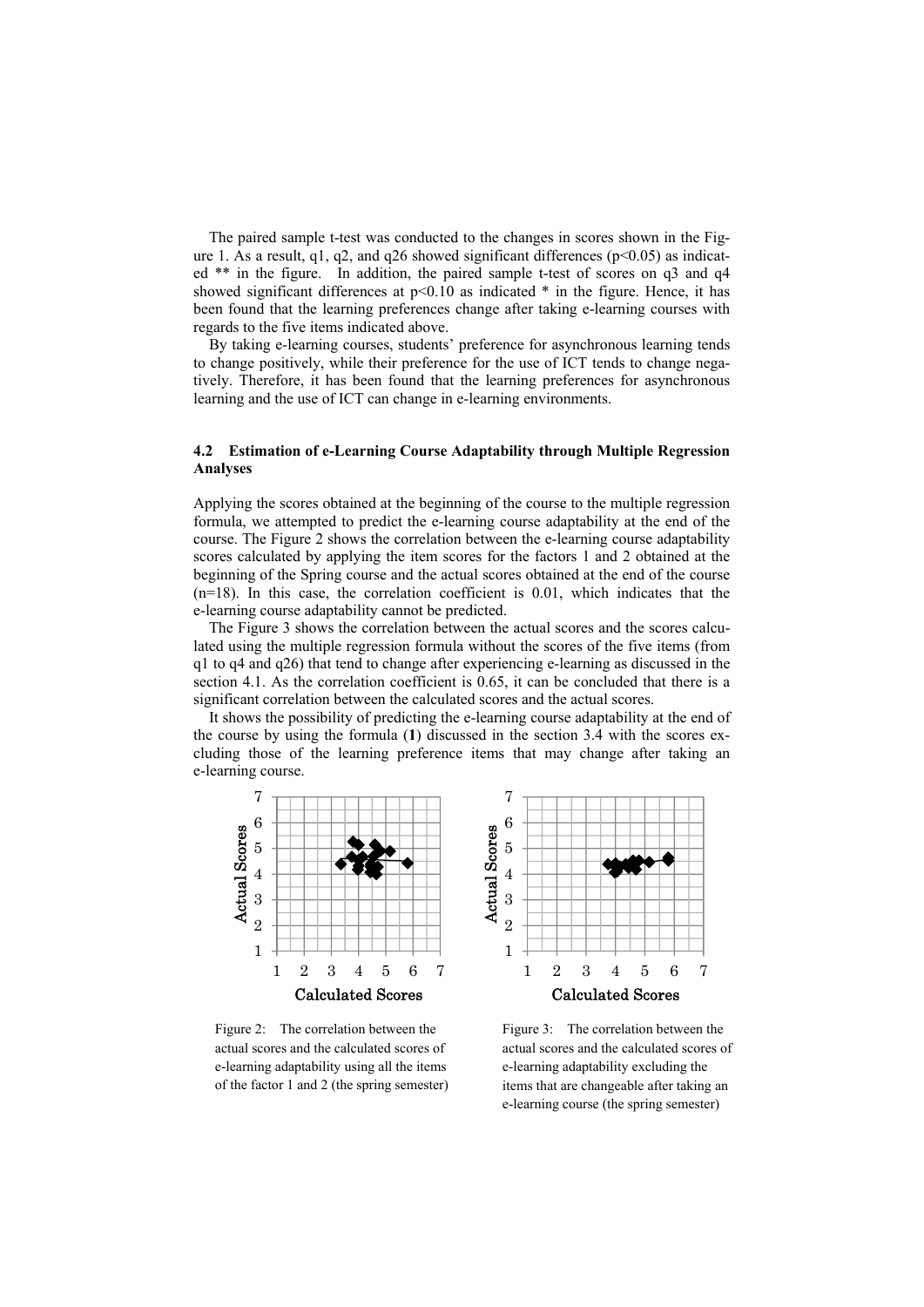#### **4.3 Development of a System to Recommend e-Learning Courses Suitable to a Student**

The section 4.2 has shown that a student's e-learning course adaptability can be estimated before the course starts based on his/her responses to the learning preference questionnaire items on asynchronous learning and the use of ICT in learning. Thus, as shown in the Figure 4, based on the past data, the study considers the development of a system that recommends e-learning courses suitable to a student according to the result of the learning preference questionnaire of the student before the course starts.



Figure 4. The system of recommending e-learning courses suitable to a student in consideration of the student's learning preferences

The course (i)'s adaptability scores (Zi) of past students gathered after the courses were over are classified into three (high, middle and low) levels. Then the average of learning preference scores for asynchronous learning  $(\overline{x}_{i,h}, \overline{x}_{i,h}, \overline{x}_{i,l})$  and for the use of  $\overline{a}$  $\overline{a}$ ICT in learning  $(\overline{y}_{i,h}, \overline{y}_{i,h}, \overline{y}_{i,l})$  are calculated for each group (i.e., high, middle and \_ \_ low level in course adaptability scores).

 In the results of the learning preference questionnaire of the student (a) administered before the start of the course, when the average score of the preferences for asynchronous learning being  $x_a$  and the average score for the use of ICT in learning being  $y_{a_n}$ , the deviations from each of the means of course adaptabilities at three different levels can be calculated as:

$$
\begin{array}{l}D_{a,h}\!\!=\!\!\sqrt{{(x_a\!\!-\!\! \overline{ x}_{i,h} )^2\!\!-\!\!{\left(\,y_a\!\!-\!\!\overline{ y}_{i,h} \right)}^2}}\\ D_{a,m}\!\!=\!\!\sqrt{{(x_a\!\!-\!\!\overline{ x}_{i,m} )^2\!\!-\!\!{\left(\,y_a\!\!-\!\!\overline{ y}_{i,m} \right)}^2}}\\ D_{a,l}\!\!=\!\!\sqrt{{(x_a\!\!-\!\!\overline{ x}_{i,l} )^2\!\!-\!\left(\,y_a\!\!-\!\!\overline{ y}_{i,l} \right)^2}}\end{array}
$$

For the eHELP course (k), the scores of adaptability to the course are grouped into three levels as  $Z_h$  >=4.5, 4.5 > $Z_m$  >4.0, and  $Z_l$  <=4.0. Table 4 shows the means of learn-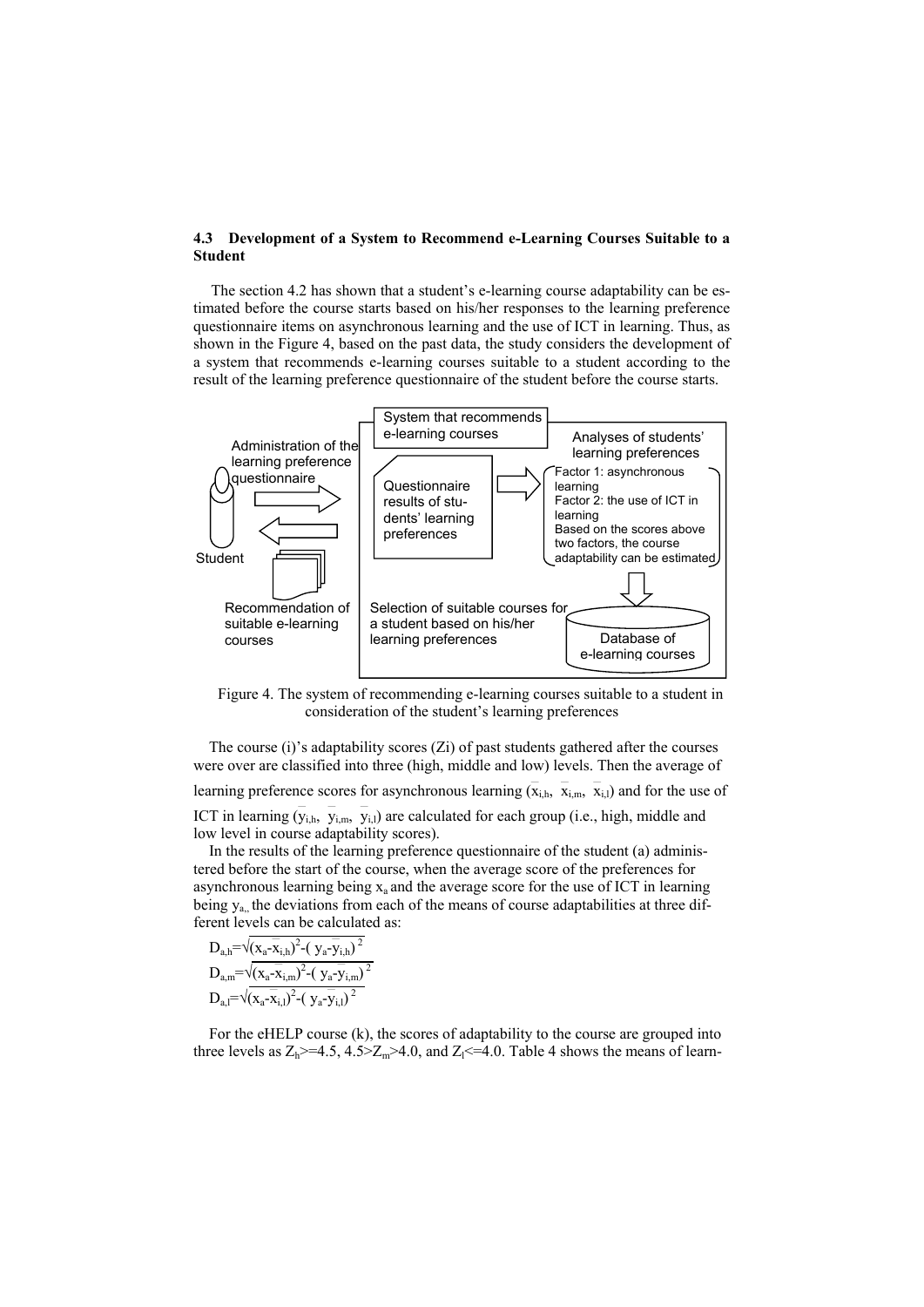ing preference scores for asynchronous learning  $(x)$  and for the use of ICT in learning (y) at each of the three levels.

| Learning          | Learning preference of students in the |                   |
|-------------------|----------------------------------------|-------------------|
| preference        | course $(k)$ (means)                   |                   |
| Course            | Asynchronous                           | The use of ICT in |
| adaptability      | learning $(x_k)$                       | learning $(y_k)$  |
| $Z_b \geq 4.5$    | 1.20                                   | 0.800             |
| $4.5 > Z_m > 4.0$ | 0.368                                  | 0.306             |
| $Z_1 \leq 4.0$    | $-0.236$                               | 0.037             |

Table 4. Means of learning preference scores for each of the three levels of the adaptability to the course  $(k)$   $(N=13)$ 

Figure 5 plots the learning preferences at each level of course adaptability shown in Table 4 in each axis.  $\bullet$  indicates the mean of the Z<sub>h</sub> group;  $\blacktriangle$  indicates the mean of the  $Z_m$  group; and  $\times$  indicates the mean of the  $Z_l$  group. For example, if the student(a)'s preferences for asynchronous learning and the use of ICT in learning are indicated as in Figure 5, the adaptability to the course can be expected as being  $Z<sub>h</sub>$ . In a similar vein, the student(a)'s course adaptability can be calculated for other courses. In this way, it becomes possible to build a system which assists a student's selection of e-learning courses by recommending the courses that are considered suitable for the student.



Figure 5. The distances from the course adaptability score of the student (a) in the course (k) and the means in the three different levels

### **5 Conclusion**

This study investigated the relationship between learning preferences and e-learning course adaptability by administering questionnaires to students who were enrolled in e-learning courses at higher education institutions. The results of the study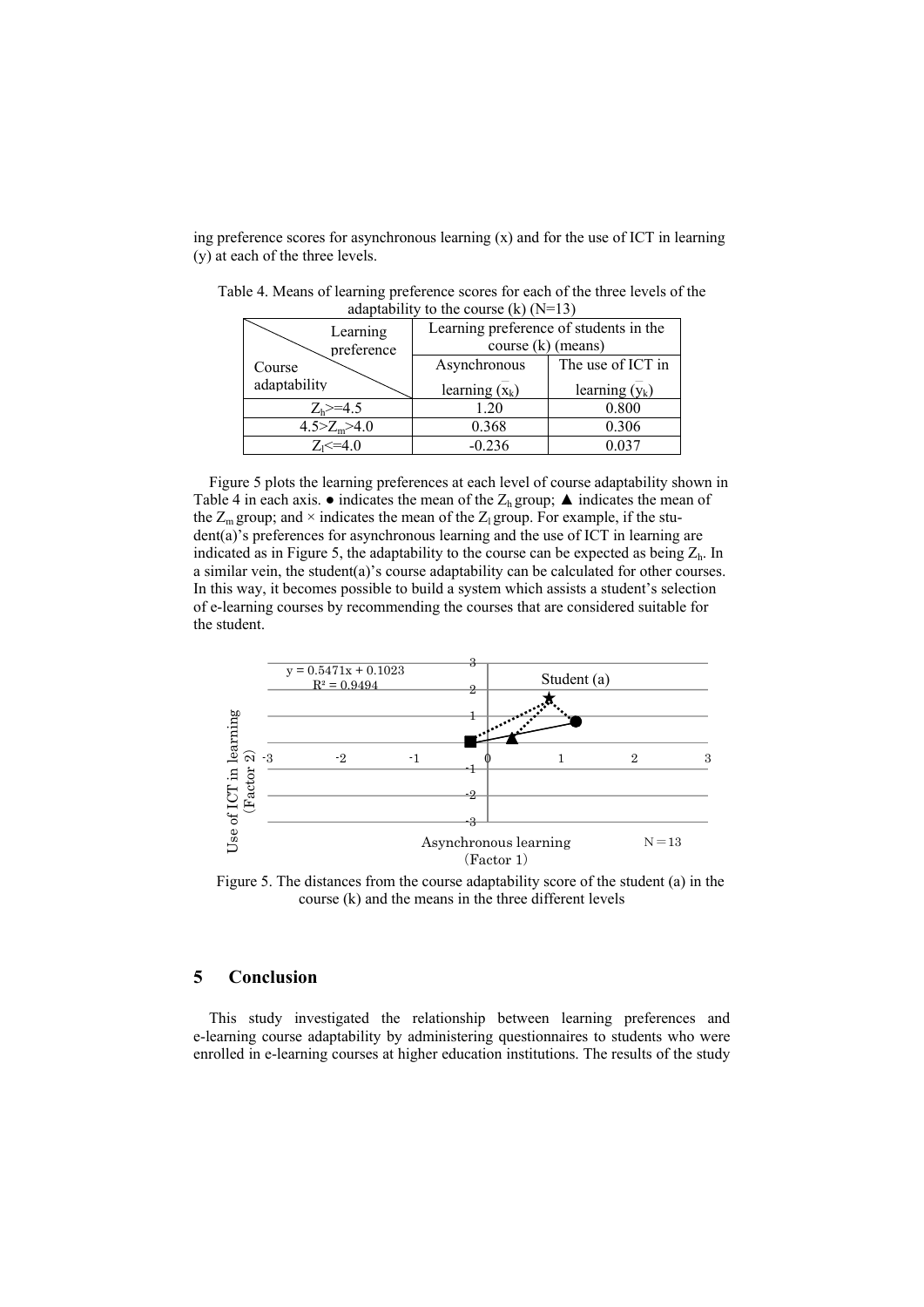show that the learning preferences regarding asynchronous learning and the use of ICT may change after taking e-learning courses. It has been also found that there is a significant correlation between the actual e-learning course adaptability scores and the scores calculated using the multiple regression formula with the response scores of the items that do not tend to change. Based on those results, it is concluded that the e-learning course adaptability of an individual student at the end of the course can be predicted by administering the questionnaire at the beginning of the course.

Based on these results, a system recommending e-learning courses suitable to a particular student based on the student's score on the learning preference questionnaire administered before the beginning of the course is proposed.

In the future, the system to recommend suitable courses to a student is planned to be built and to be used in the operation of e-learning courses at eHELP.

In addition, we would like to continue the research on the factors influencing e-learning so that students can choose learning methods and environment that suit their learning preferences.

#### **References**

- 1. Coffield, F., Moseley, D., Hall, E. and Ecclestone, K.: Learning Styles and Pedagogy in Post-16 Learning. In: A Systematic and Critical Review, Learning and Skills Research Center, London (2004)
- 2. Curry, L.: An Organization of Learning Styles Theory and Constructs. In: ERIC Document 235185 (1983)
- 3. Kolb, D.A.: LSI Learning-Style Inventory. McBer & Company. Training Resources Group, Boston, MA (1985)
- 4. Henke, H.: Learning Theory: Applying Kolb's Learning Style Inventory with Computer Based Training. In: A Project paper for A Course on Learning Theory (1996)
- 5. Rong, W.J. and Min, Y.S.: The effects of learning style and flow experience on the effectiveness of e-learning. Fifth IEEE International Conference on Advanced Learning Technologies. pp.802-805 (1996)
- 6. Witkin, H., Oltman, P., Raskin, E. and Karp, S.: A Manual for The Group Embedded Figures Test. Palo Alto; California (1971)
- 7. Lu, J., Yu, C.S. and Liu, C.: Learning style, learning patterns, and learning performance in a WebCT-based MIS course. Information & Management, pp. 497-507 (2003)
- 8. Dunn, R., Dunn, K. and Price, G.E.: The Learning Style Inventory. Lawrence, KS: Price Systems, 1989.
- 9. Wolf, C. and Weaver, I.: Towards 'learning style'-based e-learning in computer science education. Australasian Computing Education Conference (ACE2003). vol. 20, (2003)
- 10. Fuwa, Y., Ushiro, M., Kunimune, H., Niimura, M.: Efforts toward the Establishment of Quality Assurances for Adults Students of Distance Learning on e-Learning System -Practice and Evaluations of Support and Advice Activities-.Journal of Multimedia Aided Education Research, vol.3, no.2, pp.13--23 (2007)
- 11. Nishino, K., Ohno, T., Mizuno, S., Aoki, K., Fukumura, Y.: A Study on learning Styles of Japanese e-learning learners. In: 11<sup>th</sup> International Conference on Humans and Computers, pp.299--302 (2008)
- 12. Nishino, K., Toya, H., Mizuno, S., Aoki, K. and Fukumura, Y.: The relationship between the learning styles of the students and their e-learning course adaptability, KES2009, pp.539—546 (2009)